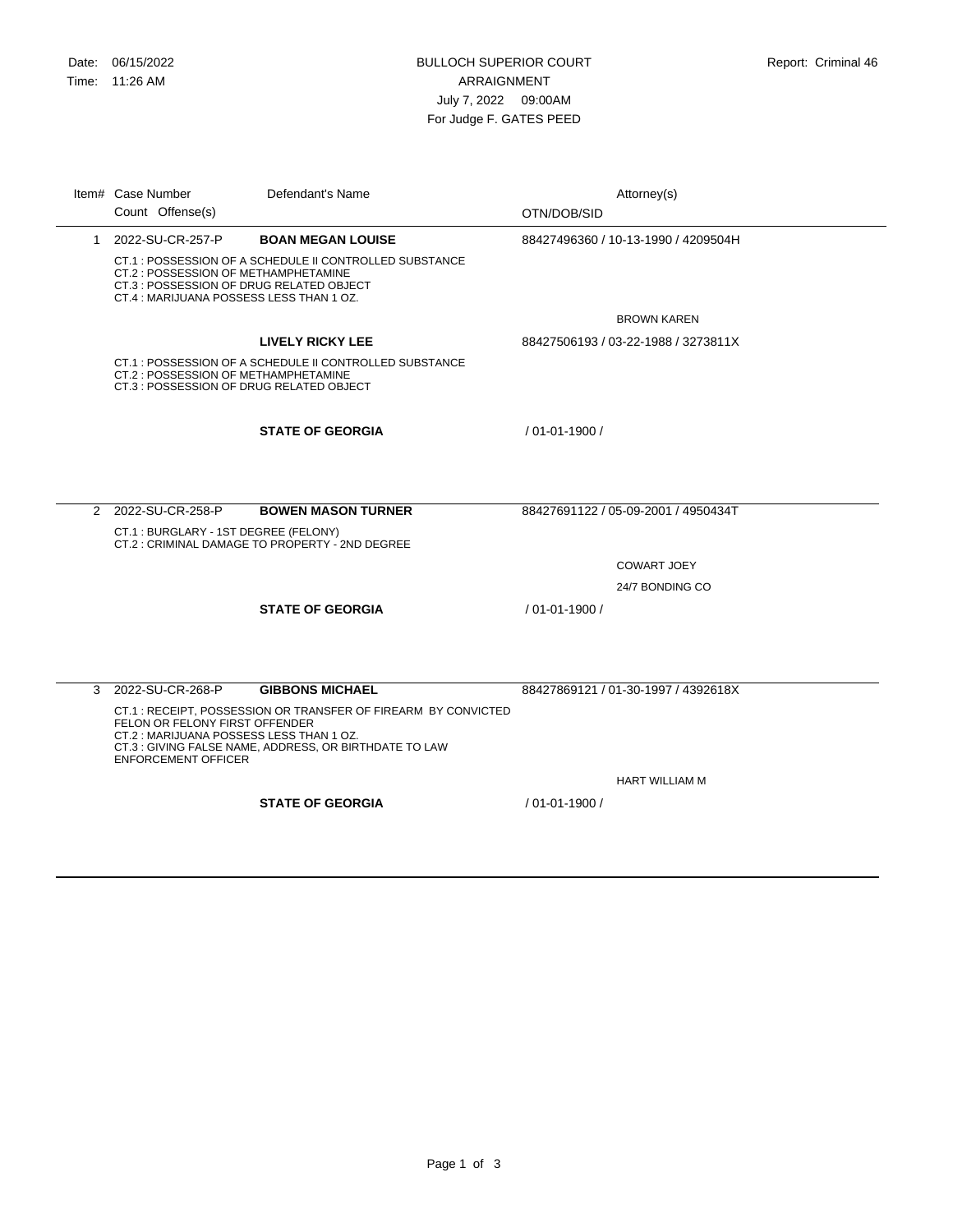|   | Item# Case Number                                                                                                                                                                                                                                       | Defendant's Name                                              |                    | Attorney(s)                         |
|---|---------------------------------------------------------------------------------------------------------------------------------------------------------------------------------------------------------------------------------------------------------|---------------------------------------------------------------|--------------------|-------------------------------------|
|   | Count Offense(s)                                                                                                                                                                                                                                        |                                                               | OTN/DOB/SID        |                                     |
|   | 4 2022-SU-CR-269-P                                                                                                                                                                                                                                      | <b>HALL DANNY</b>                                             |                    | 88427926775 / 01-03-1963 / 00908935 |
|   | CT.1 : POSSESSION OF METHAMPHETAMINE<br>CT.2 : POSSESSION OF COCAINE<br>CT.3 : POSSESSION OF A SCHEDULE II CONTROLLED SUBSTANCE<br>CT.4 : MARIJUANA POSSESS LESS THAN 1 OZ.<br>CT.5 : POSSESSION OF DRUG RELATED OBJECT<br>CT.6 : POSSESSION OF COCAINE |                                                               |                    |                                     |
|   |                                                                                                                                                                                                                                                         |                                                               |                    | PUBLIC DEFENDER                     |
|   |                                                                                                                                                                                                                                                         | <b>STATE OF GEORGIA</b>                                       | $/01 - 01 - 1900/$ |                                     |
|   |                                                                                                                                                                                                                                                         | <b>WARREN PATRICIA ANN</b>                                    |                    | 88427924944 / 02-18-1960 / 00867019 |
|   | CT.1 : POSSESSION OF METHAMPHETAMINE<br>CT.2 : POSSESSION OF COCAINE<br>CT.4 : MARIJUANA POSSESS LESS THAN 1 OZ.<br>CT.5 : POSSESSION OF DRUG RELATED OBJECT                                                                                            | CT.3 : POSSESSION OF A SCHEDULE II CONTROLLED SUBSTANCE       |                    |                                     |
|   |                                                                                                                                                                                                                                                         |                                                               |                    | <b>BONNELL CRAIG S</b>              |
|   |                                                                                                                                                                                                                                                         |                                                               |                    | AKINS BONDING CO                    |
| 5 | 2022-SU-CR-278-P                                                                                                                                                                                                                                        | <b>ROBBINS DAVID JARROD</b>                                   |                    | 88422528854 / 09-07-1982 / 2692780J |
|   | CT.1 : DUI DRIVING UNDER THE INFLUENCEFOURTH OR SUBSEQUENT<br>CONVICTION WITHIN TEN YEAR PERIOD<br>CT.2 : DRIVING WITHOUT A VALID DRIVERS LICENSE<br>CT.3 : OPEN CONTAINER<br>CT.4 : FAILURE TO MAINTAIN LANE                                           |                                                               |                    |                                     |
|   |                                                                                                                                                                                                                                                         |                                                               |                    | PUBLIC DEFENDER                     |
|   |                                                                                                                                                                                                                                                         |                                                               |                    | DONALDSON BONDING                   |
|   |                                                                                                                                                                                                                                                         | <b>STATE OF GEORGIA</b>                                       | $/01 - 01 - 1900/$ |                                     |
| 6 | 2022-SU-CR-279-P                                                                                                                                                                                                                                        | <b>SOLES JOHNNY MARTIN JR</b>                                 |                    | 88428125586 / 12-08-1977 / 4642167L |
|   | CT.1: POSSESSION OF METHAMPHETAMINE                                                                                                                                                                                                                     |                                                               |                    |                                     |
|   |                                                                                                                                                                                                                                                         |                                                               |                    | <b>BROWN KAREN N</b>                |
|   |                                                                                                                                                                                                                                                         | <b>STATE OF GEORGIA</b>                                       | / 01-01-1900 /     |                                     |
|   |                                                                                                                                                                                                                                                         |                                                               |                    |                                     |
| 7 | 2022-SU-CR-287-P                                                                                                                                                                                                                                        | <b>BURGEST CHAZ JOSEPH</b>                                    |                    | 88428190793 / 09-04-1989 / 4032916L |
|   | CT.1: MURDER- MALICE<br>CT.2: MURDER-FELONY<br>CT.3 : AGGRAVATED ASSAULT<br>ATTEMPT TO COMMIT CERTAIN FELONIES                                                                                                                                          | CT.4 : POSSESSION OF FIREARM OR KNIFE DURING COMMISSION OF OR |                    |                                     |
|   |                                                                                                                                                                                                                                                         | <b>STATE OF GEORGIA</b>                                       | / 01-01-1900 /     |                                     |